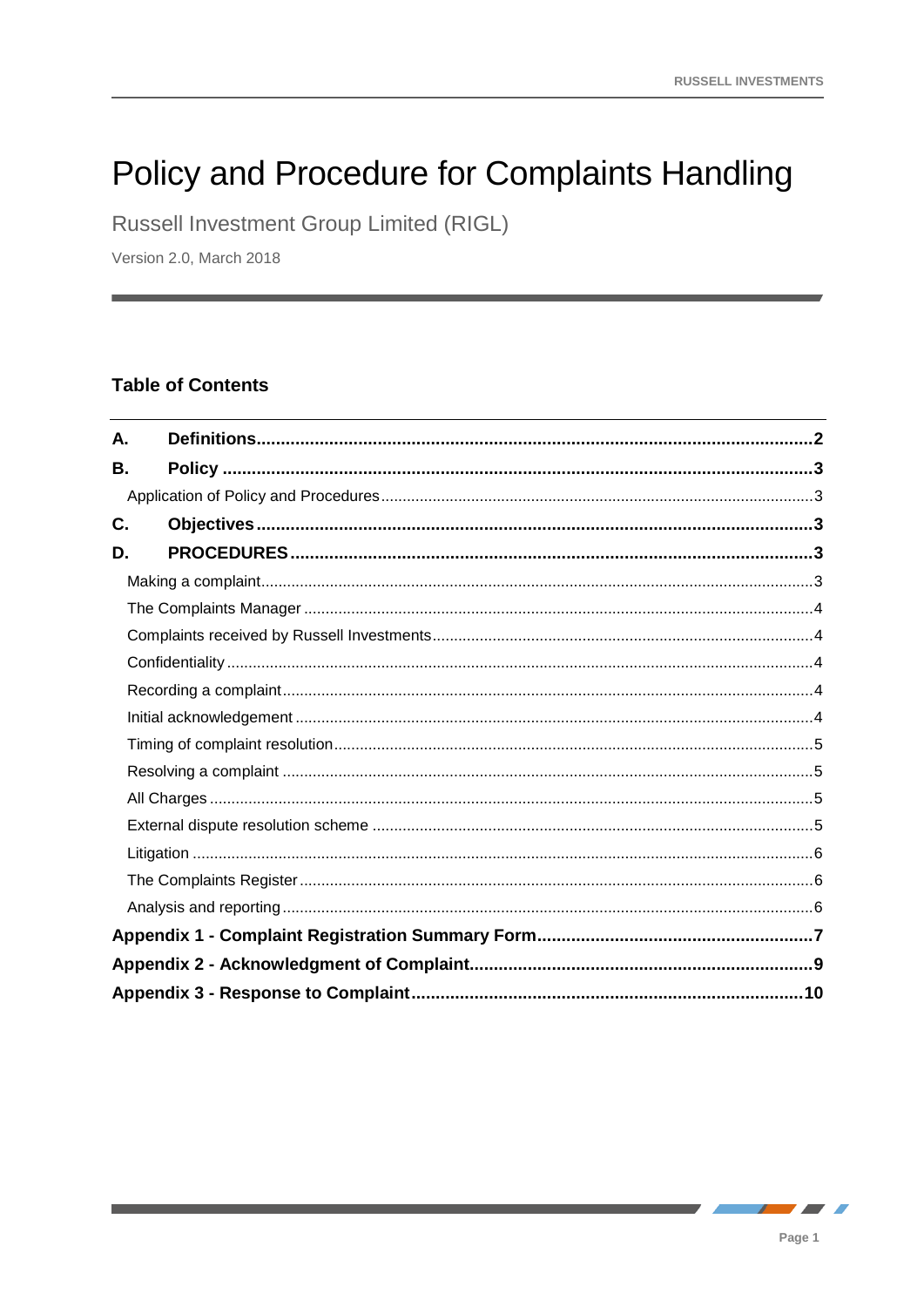# **A. Definitions**

| <b>Complaint</b>                                     | An expression of dissatisfaction made to Russell Investments, related to financial<br>services provided by Russell Investments where a response or resolution is explicitly<br>or implicitly expected.                                                                                                                                                                                                                                                                                                                                                                                                                                                                                                                                                                                                                                                                                                                                                                                                                                                                                                                                                                                                                                                                                                                                                                                                                                                                                                                                                                                                                                                                                                                                                                                                                                                                                                                                                                                                                                                                           |
|------------------------------------------------------|----------------------------------------------------------------------------------------------------------------------------------------------------------------------------------------------------------------------------------------------------------------------------------------------------------------------------------------------------------------------------------------------------------------------------------------------------------------------------------------------------------------------------------------------------------------------------------------------------------------------------------------------------------------------------------------------------------------------------------------------------------------------------------------------------------------------------------------------------------------------------------------------------------------------------------------------------------------------------------------------------------------------------------------------------------------------------------------------------------------------------------------------------------------------------------------------------------------------------------------------------------------------------------------------------------------------------------------------------------------------------------------------------------------------------------------------------------------------------------------------------------------------------------------------------------------------------------------------------------------------------------------------------------------------------------------------------------------------------------------------------------------------------------------------------------------------------------------------------------------------------------------------------------------------------------------------------------------------------------------------------------------------------------------------------------------------------------|
| Complainant                                          | A person, organisation or their representative who makes a complaint                                                                                                                                                                                                                                                                                                                                                                                                                                                                                                                                                                                                                                                                                                                                                                                                                                                                                                                                                                                                                                                                                                                                                                                                                                                                                                                                                                                                                                                                                                                                                                                                                                                                                                                                                                                                                                                                                                                                                                                                             |
| <b>FDR</b>                                           | Financial Dispute Resolution Scheme (an approved dispute resolution scheme)                                                                                                                                                                                                                                                                                                                                                                                                                                                                                                                                                                                                                                                                                                                                                                                                                                                                                                                                                                                                                                                                                                                                                                                                                                                                                                                                                                                                                                                                                                                                                                                                                                                                                                                                                                                                                                                                                                                                                                                                      |
| <b>Financial</b><br>services                         | As defined by s5 of the Financial Service Providers (Registration and Dispute<br>Resolution) Act 2008. Of those that are relevant to Russell Investments for the<br>purposes of this Act are (a) the giving of financial advice which includes the giving of<br>recommendations or opinions in relation to acquiring or disposing of a financial<br>product; and (b) participating in an offer of securities to the public as a promoter                                                                                                                                                                                                                                                                                                                                                                                                                                                                                                                                                                                                                                                                                                                                                                                                                                                                                                                                                                                                                                                                                                                                                                                                                                                                                                                                                                                                                                                                                                                                                                                                                                         |
| <b>Retail Client</b>                                 | As defined in s49 of the Financial Service Providers (Registration and Dispute<br>Resolution) Act 2008.                                                                                                                                                                                                                                                                                                                                                                                                                                                                                                                                                                                                                                                                                                                                                                                                                                                                                                                                                                                                                                                                                                                                                                                                                                                                                                                                                                                                                                                                                                                                                                                                                                                                                                                                                                                                                                                                                                                                                                          |
|                                                      | Generally, a person is a retail client if they are not a wholesale client in respect of the<br>financial service provided, e.g. a member of the public is a retail client.                                                                                                                                                                                                                                                                                                                                                                                                                                                                                                                                                                                                                                                                                                                                                                                                                                                                                                                                                                                                                                                                                                                                                                                                                                                                                                                                                                                                                                                                                                                                                                                                                                                                                                                                                                                                                                                                                                       |
|                                                      | A wholesale client is one of the following:<br>(a) a person who is in the business of providing any financial service and receives the<br>financial service in the course of that business:<br>(b) [repealed]                                                                                                                                                                                                                                                                                                                                                                                                                                                                                                                                                                                                                                                                                                                                                                                                                                                                                                                                                                                                                                                                                                                                                                                                                                                                                                                                                                                                                                                                                                                                                                                                                                                                                                                                                                                                                                                                    |
|                                                      | (c) an entity to which at least 1 of the following applied at the end of each of the last 2<br>completed accounting periods:<br>(i) at the balance date, the net assets of the entity exceeded \$1 million:<br>(ii) the turnover of the entity for the accounting period exceeded \$1 million:<br>(d) a related body corporate (within the meaning of section 12(2) of the Financial<br>Markets Conduct Act 2013) of an entity to which paragraph (c) applies:<br>(e) a person who is a wholesale investor (within the meaning of clause 3(2) of<br>Schedule 1 of the Financial Markets Conduct Act 2013, except that the relevant<br>time for the purpose of applying that schedule under this paragraph must be<br>treated as the time immediately before the service is received by the client):<br>(f) a person who is, in relation to an offer of financial products, a wholesale investor<br>(within the meaning of clause 3 of Schedule 1 of the Financial Markets Conduct<br>Act 2013), if the service relates to that offer or to financial products that have been<br>acquired by that person under that offer:<br>(fa) a person who is, in relation to an offer of financial products, a close business<br>associate of the offeror (within the meaning of clause 4 of Schedule 1 of the<br>Financial Markets Conduct Act 2013), if the service relates to that offer or to<br>financial products that have been acquired by that person under that offer:<br>(fb) a person who is, in relation to an offer of financial products, a relative of the<br>offeror or of a director of the offeror (within the meaning of clause 5 of Schedule 1<br>of the Financial Markets Conduct Act 2013), if the service relates to that offer or to<br>financial products that have been acquired by that person under that offer:<br>(g) an eligible investor under section 49A:<br>(h) if the financial service is a financial adviser service or a broking service, a person<br>who is a wholesale client in respect of that service under the Financial Advisers<br>Act 2008. |
| <b>Russell</b><br>Investments,<br><b>RIGL</b>        | Russell Investment Group Limited                                                                                                                                                                                                                                                                                                                                                                                                                                                                                                                                                                                                                                                                                                                                                                                                                                                                                                                                                                                                                                                                                                                                                                                                                                                                                                                                                                                                                                                                                                                                                                                                                                                                                                                                                                                                                                                                                                                                                                                                                                                 |
| <b>Russell</b><br><b>Investments</b><br><b>Funds</b> | Australian registered managed investment schemes offered to the public in NZ for<br>which RIM is the responsible entity.                                                                                                                                                                                                                                                                                                                                                                                                                                                                                                                                                                                                                                                                                                                                                                                                                                                                                                                                                                                                                                                                                                                                                                                                                                                                                                                                                                                                                                                                                                                                                                                                                                                                                                                                                                                                                                                                                                                                                         |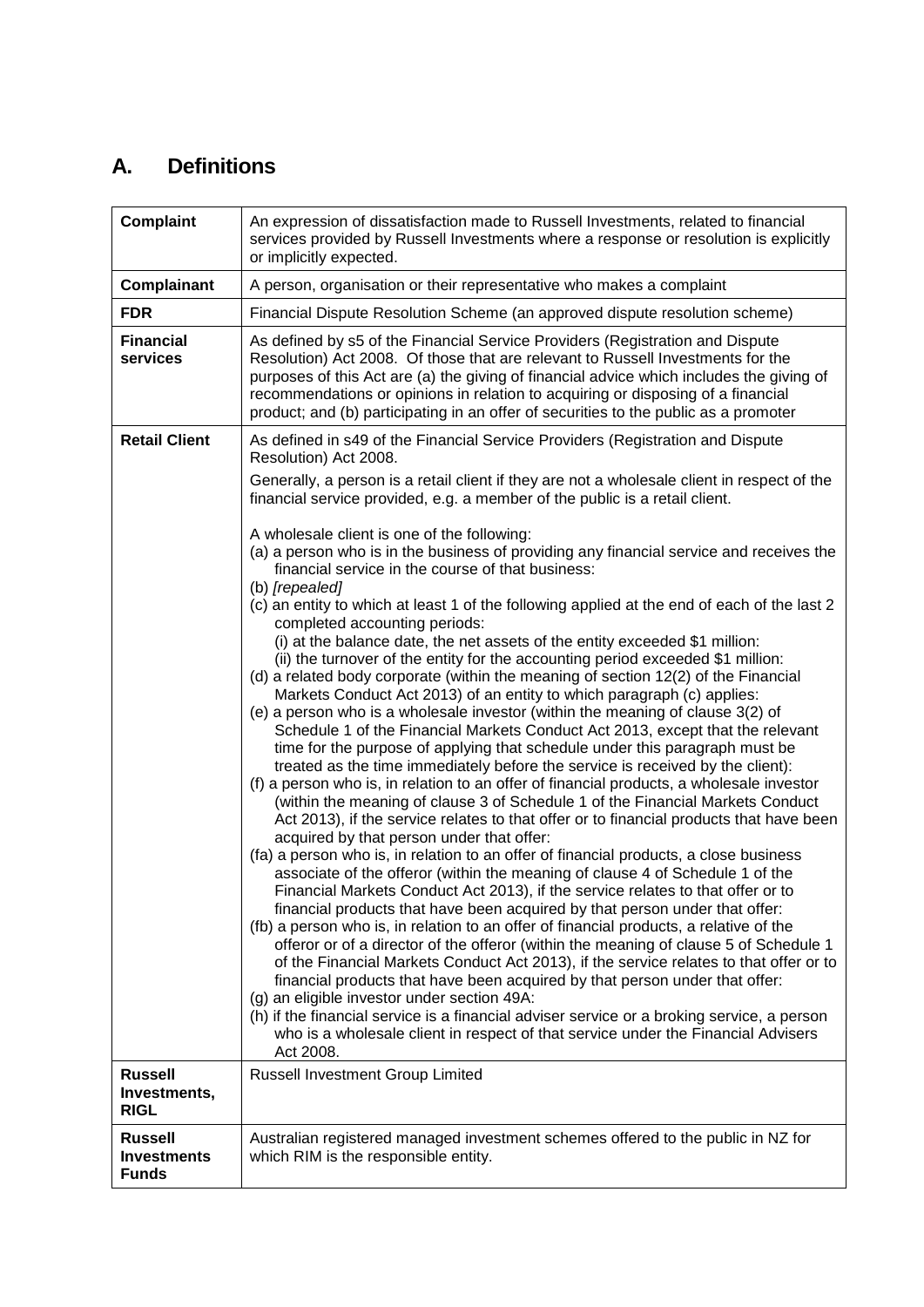# **B. Policy**

Russell Investments is committed to promoting customer satisfaction by encouraging feedback from customers, including complaints.

Russell Investments is committed to resolving complaints received, and recognises the rights of complainants to have their complaint dealt with fairly, effectively and efficiently. Russell Investments' complaints handling procedures recognise the need to be equitable, objective and unbiased to both the complainant and the organisation or personnel against whom the complaint is made.

Russell Investments ensures that all persons who may be the first point of receipt of complaints are made aware of Russell Investments' complaints-handling procedures, and of their roles, responsibilities and authority in respect of complaints.

# **Application of Policy and Procedures**

Russell Investments will apply this policy and related procedures when dealing with all complaints made by Retail Clients regarding any advice or services provided by Russell Investments in respect of a Russell Investments financial product or any securities. This includes any advice or opinions contained in flyers, brochures and other promotional material prepared by Russell Investments. The policy and procedures may also be applied in relation to complaints made by wholesale clients.

# **C. Objectives**

Russell Investments' complaints handling procedures have been developed to:

- **Provide effective, efficient, equitable and accessible complaints handling procedures.**
- Provide Russell Investments with a clear framework for handling complaints in accordance with its legal obligations.
- Recognise, enhance and protect the interests of Russell Investments' customers, as well as managing their needs and expectations.
- **IDENTIFY** Identify, through analysis, evaluation and review of complaints, opportunities to improve on the quality of Russell Investments' products and services, as well as the complaints-handling process.
- Increase the level of customer satisfaction with the delivery of products and services and enhance Russell Investments' relationship with its customers.
- Provide information to customers and Russell Investments associates on Russell Investments' complaints handling procedures.

# **D. PROCEDURES**

# **Making a complaint**

1. A customer who has a complaint and wishes to bring this to Russell Investments' attention should bring their complaint to the attention of:

> The Complaints Manager Russell Investments Level 13 PwC Building 188 Quay Street Auckland, New Zealand Fax: +64 9357 6129 Phone: +64 9357 6633 Email: disputeresolution@russellinvestments.com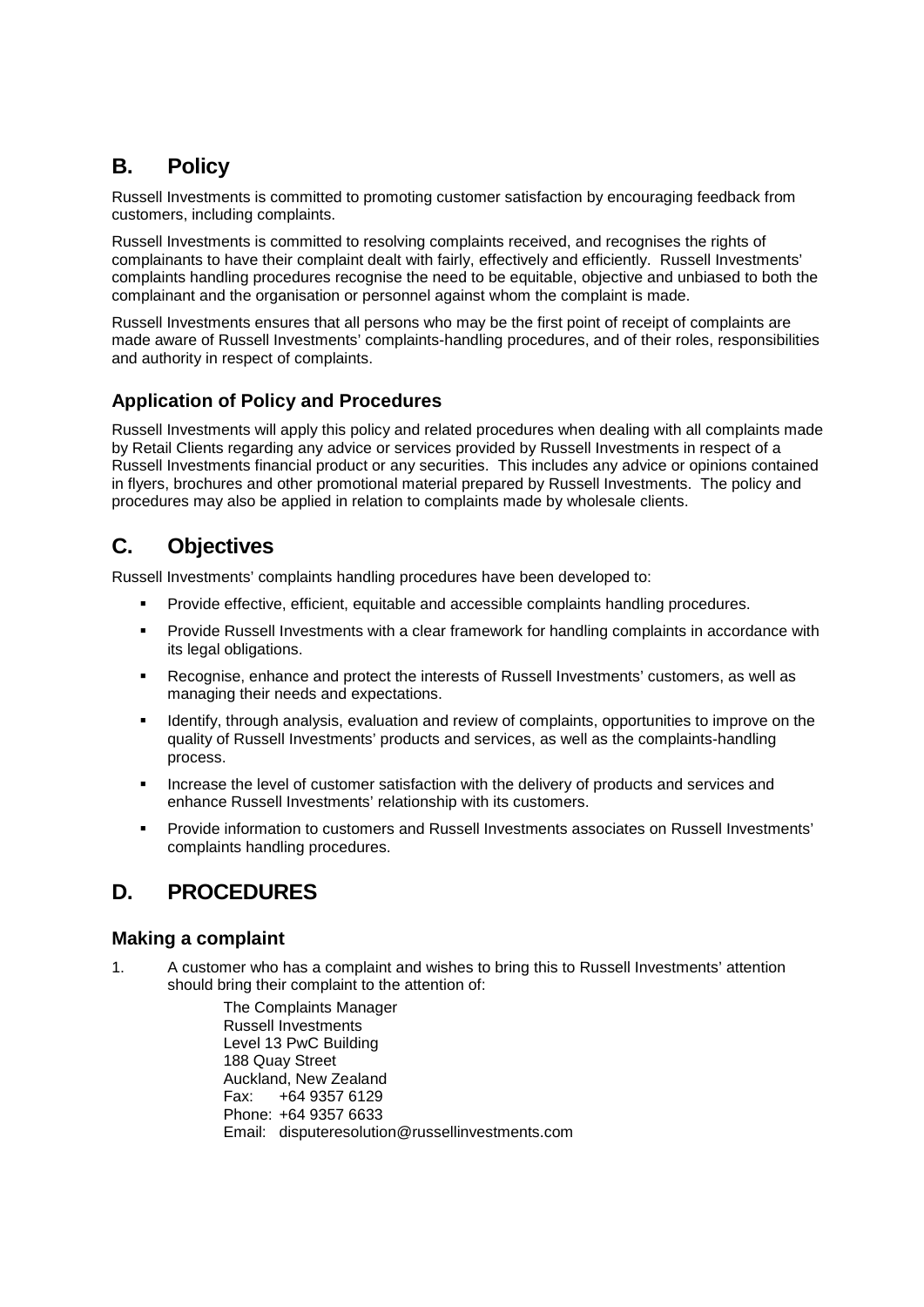- 2. Where requested, the Complaints Manager will provide assistance to complainants in the formulation and lodgement of complaints. A copy of this policy is available free of charge on request from the Complaints Manager.
- 3. Information on the availability of complaints-handling procedures and contact details for complaints are outlined to customers on the Russell Investments NZ website.

# **The Complaints Manager**

4. The role of Complaints Manager for Russell Investment Group Limited is performed by the Compliance Manager for Russell Investments.

# **Complaints received by Russell Investments**

#### **Written Complaints**

5. A Russell Investments associate who receives a written complaint must refer it to the Complaints Manager, together with any other relevant information relating to the complaint, as soon as possible.

#### **Verbal Complaints**

6. Where a verbal conversation with a client leads to the client wishing to make a complaint, the Russell Investments associate dealing with the client should make a case note of the issue (including details such as name of the client, contact details, nature of the complaint, etc), and explain to the client that his/her complaint will be investigated and a response provided in writing. All this information is recorded in a Complaint Registration Summary Form (see Appendix 1) which is then provided to the Complaints Manager without further delay. Where the matter is complex, the client should be encouraged to put their complaint in writing.

#### **Complaints about Australian Russell Investments Funds**

7. Where a complaint is about an Australian Russell Investments Fund for which Russell Investment Management Ltd (RIM) is responsible entity, the complaint must also be referred immediately (within 1 business day of receipt) by the Complaints Manager to the RIM Complaints Manager in Australia who will ensure RIM's Australian complaints handling process is also adhered to. In these cases, both the Australian and NZ Complaints Policy and Procedures must be adhered to.

# **Confidentiality**

8. Personal information is handled in a manner consistent with the New Zealand Privacy Act of 1993 and Russell Investments' Privacy Policy. This refers to maintaining confidentiality of personal information of the complainant. Generally, the complaint and any information related to it is kept confidential except with the consent of the complainant.

#### **Recording a complaint**

9. All complaints received by the Complaints Manager are recorded by filling in a Complaint Registration Summary Form which is filed in the Complaints Register.

# **Initial acknowledgement**

10. Receipt of a complaint must be acknowledged as soon as possible and, in any event, within 2 business days of it being received by Russell Investments. Use the format set out in Appendix 2 as a guide. If a complaint is already resolved by this time, an acknowledgement is not required. Advising the complainant of a decision in writing within this timeframe is deemed to be acknowledgement.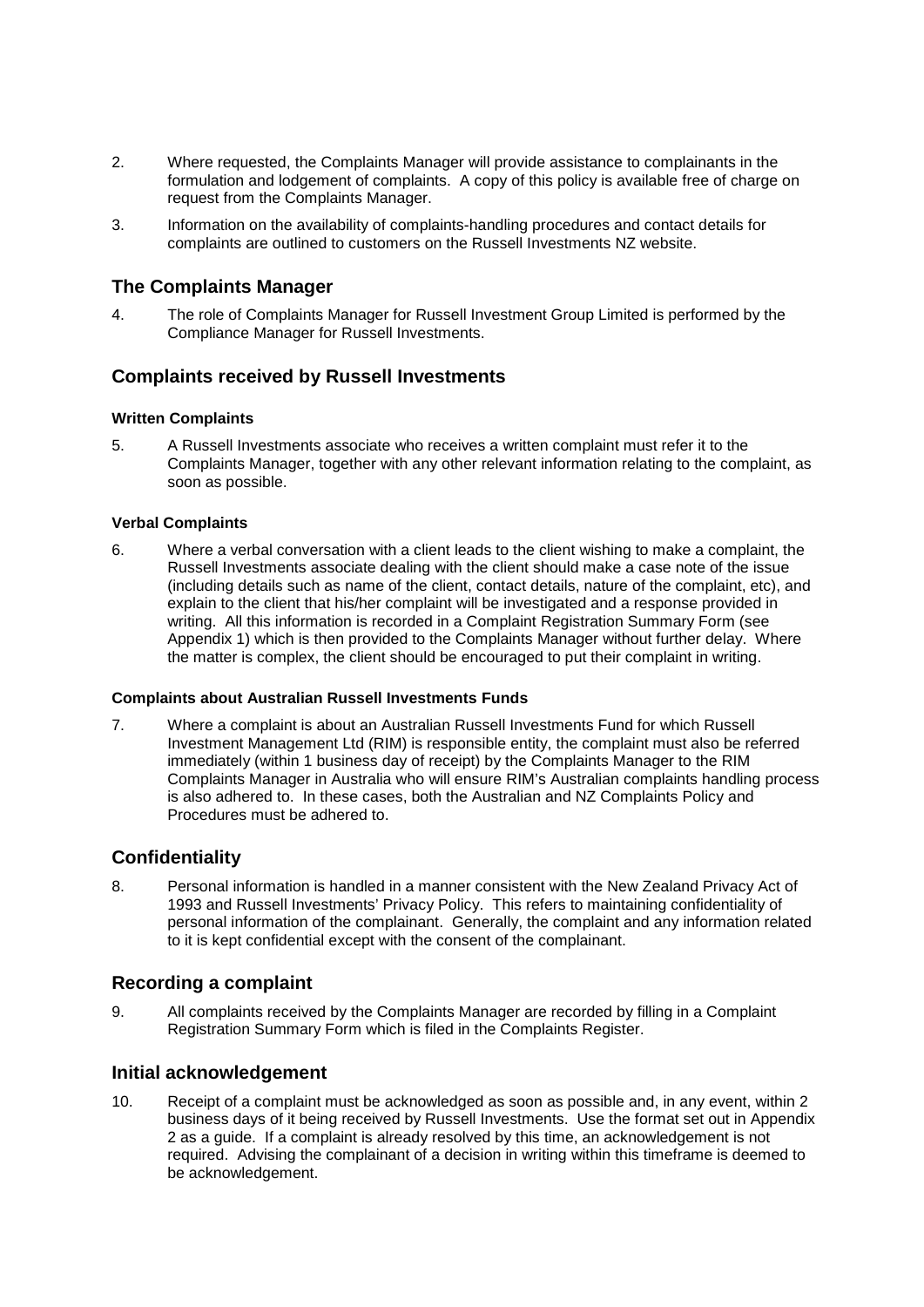# **Timing of complaint resolution**

11. The Complaints Manager is to ensure that a final response is provided to the complainant as soon as possible and, in any event, within 45 days of it being received by Russell Investments.

# **Resolving a complaint**

- 12. The Complaints Manager has the capacity to resolve complaints and to implement appropriate remedies when resolving complaints.
- 13. The Complaints Manager may obtain assistance from any staff in order to resolve a complaint and this shall be promptly given. Where appropriate, a draft complaint response may be prepared by another staff member with the agreement of the Complaints Manager. The response to the complaint must be approved by the Complaints Manager before it is issued.
- 14. When resolving a complaint, the Complaints Manager must make every reasonable effort to investigate all relevant circumstances and information surrounding the complaint.
- 15. When a final response to a complaint is provided, the Complaints Manager must advise the complainant of the decision as soon as practicable after deciding the outcome. In practice the final response must be sent to the complainant within 45 days from the date the complaint was received. It should be sent no later than 5 business days after the outcome is approved by the Complaints Manager.
- 16. A final response requires the complainant to be advised of the outcome of their complaint (including reasons for the decision where not in their favour), their right to take their complaint to FDR and the contact details of FDR. Use the format set out in Appendix 3 as a guide.
- 17. The Complaints Manager must record the decision and the reasons for the decision on the Complaint Registration Summary Form.

# **All Charges**

18. Complaints are handled free of charge to the complainant, subject to any statutory requirements.

# **External dispute resolution scheme**

- 19. Russell Investments is a member of the FDR, an approved dispute resolution scheme for the purposes of the Financial Service Providers (Registration and Dispute Resolution) Act 2008. The FDR will only deal with complaints that fall within its jurisdiction. Complaints that cannot be dealt with by the FDR can be found at the FDR's website, www.fdr.org.nz.
- 20. Where a complainant has made a complaint to Russell Investments' external dispute resolution scheme the Russell Investments internal complaints handling process will cease. Such a complaint is known as an 'external complaint'.
- 21. The Complaints Manager must use all reasonable endeavours to assist Russell Investments' external dispute resolution scheme to resolve an external complaint within the timeframe required by the scheme.
- 22. The Complaints Manager must record this external complaint on the relevant Complaint Registration Summary Form.

#### **Submissions to FDR**

- 23. All FDR submissions are to be reviewed by Russell Investments Legal.
- 24. The Complaints Manager will forward submissions to FDR.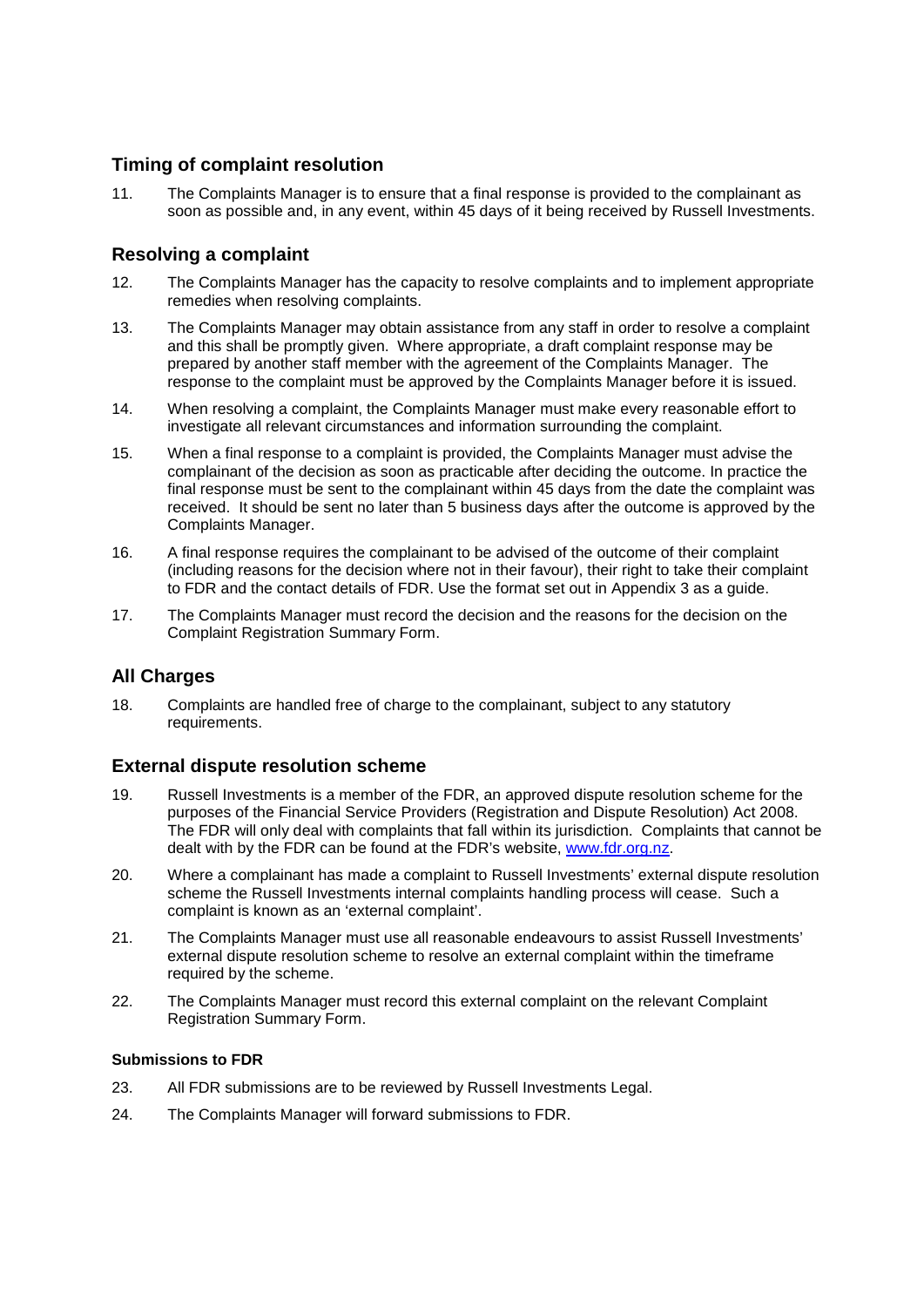#### **FDR Conciliation conferences**

- 25. A member of the Russell Investments Legal team is to attend any conciliation conference arranged by FDR. The Russell Investments Legal representative has the authority to make representations on behalf of Russell Investments and may advise FDR that Russell Investments has the power to settle a matter.
- 26. After attending the conference, Russell Investments Legal may refer the matter back to the Complaints Manager for reconsideration or for settlement.

#### **FDR Review hearing**

27. If FDR advises that the complainant has been allowed to make oral submissions to FDR at a review hearing, Russell Investments Legal is to determine whether or not a representative should attend the hearing to make submissions on behalf of Russell Investments.

#### **FDR decision**

28. The Complaints Manager will notify Russell Investments Legal promptly on receipt of a FDR decision. The Complaints Manager will notify the complainant that Russell Investments accepts the decision of FDR and make any payment or take any action as determined by FDR.

#### **Litigation**

- 29. Russell Investments Legal is to be informed in writing of all legal proceedings affecting Russell Investments.
- 30. Russell Investments Legal is to notify Russell Investments' liability insurer (insurer) of the claim and ensure that the litigation is conducted in accordance with any legitimate requirements of the insurer.
- 31. Russell Investments Legal is responsible for the conduct of the legal proceedings and will liaise with any other parties to the litigation.

# **The Complaints Register**

- 32. The Complaints Manager must maintain a Complaints Register. In respect of each complaint, the Complaints Register must contain a completed Complaint Registration Summary Form, copies of all correspondence between Russell Investments and the complainant, and of correspondence between Russell Investments and FDR in relation to the complaint and any relevant file notes and supporting documentation.
- 33. The Complaints Manager must keep the records of a complaint for a minimum period of 7 years after the date of last correspondence on the complaint.

# **Analysis and reporting**

- 34. Analysis and evaluation of data gathered in the complaints process will help Russell Investments determine the causes of complaints (e.g. any systemic and recurring problems) and whether remedial action is necessary.
- 35. The Complaints Manager must give a written summary of the Complaints Register to the Russell Investments Board (or its delegate), the Head of Compliance, Australia & NZ and the Russell Investments Australian and New Zealand Compliance Committee as at the end of each quarter. This summary should highlight any areas of concern and matters of a repetitive nature. This summary serves as a monitoring tool which enables management to monitor the effectiveness of Russell Investments' complaints-handling procedures and identify trends (if any), which would indicate that improvements are required.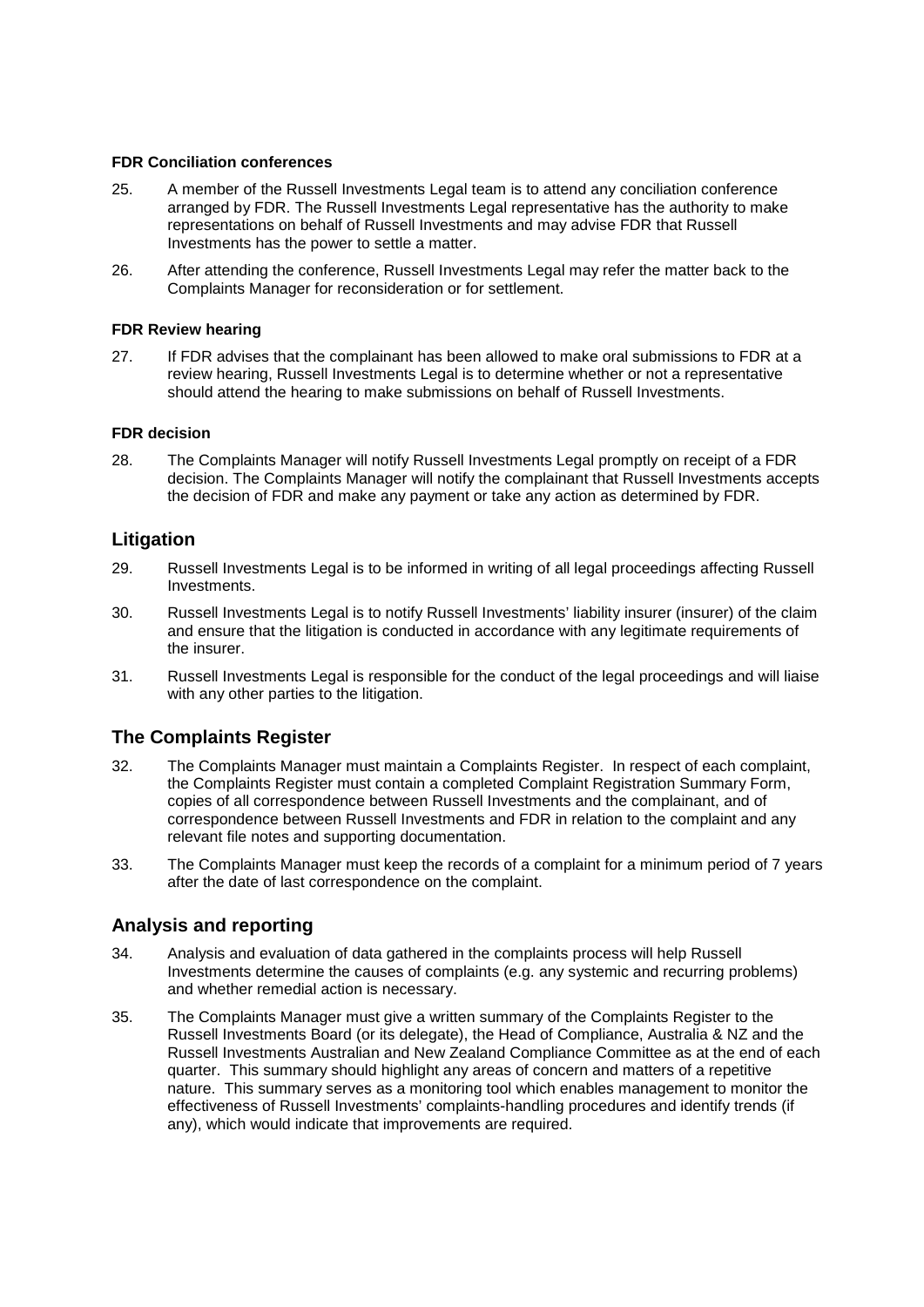# **Appendix 1 - Complaint Registration Summary Form**

# **Receipt Details**

| Complaint reference                                                                                                                    |  |
|----------------------------------------------------------------------------------------------------------------------------------------|--|
| Complaint registered by                                                                                                                |  |
| Date/time complaint received                                                                                                           |  |
| How complaint received<br>letter, email, fax, phone                                                                                    |  |
| Date complaint details advised to<br>Sydney Compliance if relating to<br><b>Australian Funds</b><br>(within 1 business day of receipt) |  |

# **Complainant details**

| Complainant name                |  |
|---------------------------------|--|
| Account/customer reference      |  |
| Name of account<br>if different |  |

| Is person making the complaint                                                    | N٥        |
|-----------------------------------------------------------------------------------|-----------|
| the customer?                                                                     | Yes       |
| If no, does the complainant have<br>authority to act on the customer's<br>behalf? | N۵<br>Yes |

| Contact number(s) |  |
|-------------------|--|
| Contact address   |  |

# **Complaint Details**

| Date of event<br>date when complaint took place |  |
|-------------------------------------------------|--|
| Category of complaint                           |  |
| Documents sent by complainant -<br>attach.      |  |
| Desired outcome                                 |  |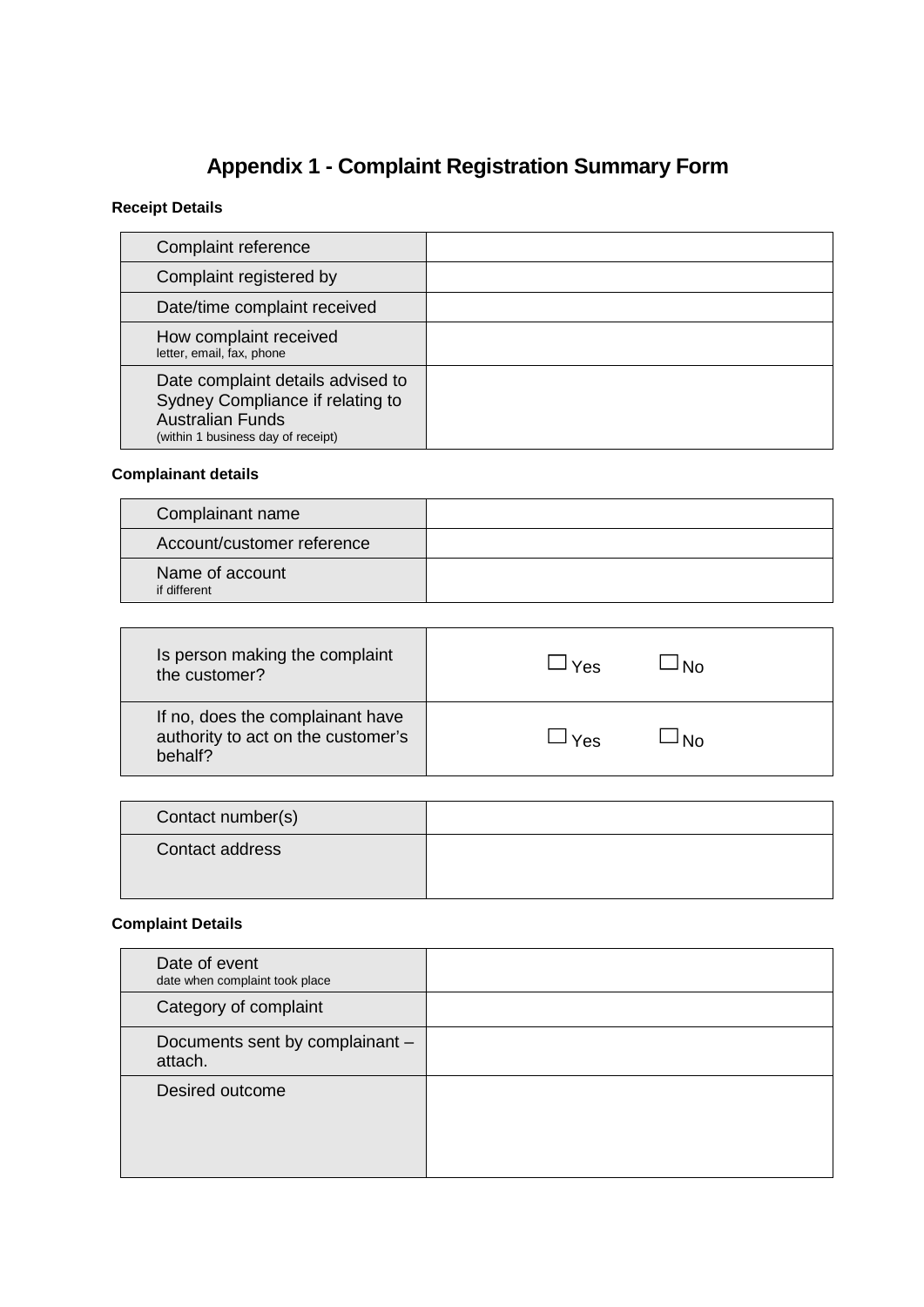#### **Process Details**

| Date on which complaint<br>acknowledged<br>(best practice - within 2 working days of receipt<br>of written complaints)                                                                                         |  |
|----------------------------------------------------------------------------------------------------------------------------------------------------------------------------------------------------------------|--|
| Date customer contacted<br>(best practice - within 5 working days from<br>date of receipt of complaint. If all necessary<br>information has been received, the above<br>acknowledgement is sufficient contact) |  |
| Deadline for final response to<br>customer<br>(best practice - final response or notification of<br>deadlock no later than 45 days from date of<br>receipt of complaint)                                       |  |
| Outline of response proposed<br>resolution to customer<br>(attach copy of written response to complaint)                                                                                                       |  |
| Authorised by                                                                                                                                                                                                  |  |
| Date proposed                                                                                                                                                                                                  |  |

#### **Resolution Details**

| Customer accepted proposed<br>resolution?                                                                                                                                                                            | Yes |
|----------------------------------------------------------------------------------------------------------------------------------------------------------------------------------------------------------------------|-----|
| If Yes -<br>Indicate how and when accepted<br>and detail action taken and or any<br>further action to be taken<br>(including agreed timeframes)                                                                      |     |
| If No -<br>Indicate any further proposal and<br>outcome                                                                                                                                                              |     |
| If Deadlocked – Deadlock ref $#$<br>(this may be same as complaint reference<br>number with addition of DL (for Deadlock), e.g.<br>12345DL. Attach copy of deadlock notice letter<br>to customer to complaint file). |     |

\_\_\_\_\_\_\_\_\_\_\_\_\_\_\_\_\_\_\_\_\_\_\_\_\_\_\_\_\_\_\_\_\_\_\_\_\_\_\_\_\_\_\_\_\_\_\_\_\_\_\_\_\_\_\_\_\_\_\_\_\_\_\_\_\_\_\_\_\_\_\_\_\_\_\_\_\_\_\_\_\_\_ \_\_\_\_\_\_\_\_\_\_\_\_\_\_\_\_\_\_\_\_\_\_\_\_\_\_\_\_\_\_\_\_\_\_\_\_\_\_\_\_\_\_\_\_\_\_\_\_\_\_\_\_\_\_\_\_\_\_\_\_\_\_\_\_\_\_\_\_\_\_\_\_\_\_\_\_\_\_\_\_\_\_ \_\_\_\_\_\_\_\_\_\_\_\_\_\_\_\_\_\_\_\_\_\_\_\_\_\_\_\_\_\_\_\_\_\_\_\_\_\_\_\_\_\_\_\_\_\_\_\_\_\_\_\_\_\_\_\_\_\_\_\_\_\_\_\_\_\_\_\_\_\_\_\_\_\_\_\_\_\_\_\_\_\_ \_\_\_\_\_\_\_\_\_\_\_\_\_\_\_\_\_\_\_\_\_\_\_\_\_\_\_\_\_\_\_\_\_\_\_\_\_\_\_\_\_\_\_\_\_\_\_\_\_\_\_\_\_\_\_\_\_\_\_\_\_\_\_\_\_\_\_\_\_\_\_\_\_\_\_\_\_\_\_\_\_\_

Complaints Manager is to file this form in the Complaints Register with relevant documentation.

#### **Notes**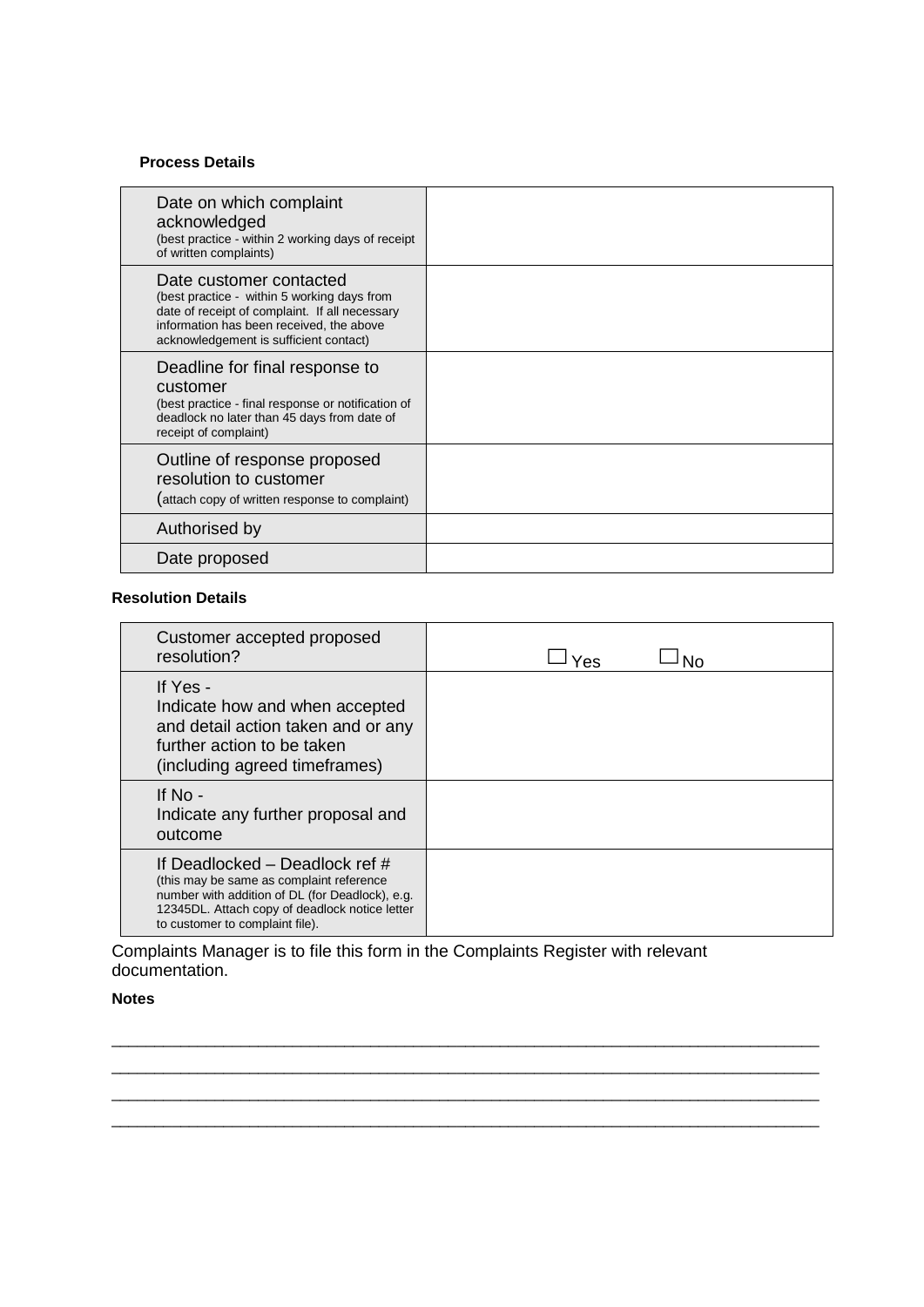# **Appendix 2 - Acknowledgment of Complaint**

# **<Russell Investment Group Limited Letterhead>**

<CURRENT DATE>

<COMPLAINANT NAME> <COMPLAINANT ADDRESS>

#### Dear <COMPLAINANT NAME>

#### **Your complaint has been received.**

Thank you for contacting us on <DATE REGISTERED>. Your complaint reference number is <COMPLAINT NUMBER> and this will be used as a reference in all communications from now on.

#### **What happens next?**

We will be in contact with you within five working days to discuss the details of your complaint further and to clarify the next steps. There are also more details regarding our complaints process on our company website https://russellinvestments.com/nz/legal/complaintsprocedure. *(delete if not applicable eg if all the required information is already provided and there is no need to further contact the complainant)*

We consider all complaints formally, and will use our best endeavours to reach an agreement with you. In the event that we are unable to reach an agreement however, we are a member of the Financial Dispute Resolution Scheme (FDR), and you have the option of raising your complaint there. For details of the service they provide please visit www.fdr.org.nz. This scheme is available to our customers free of charge.

In the meantime if you have any questions please feel free to contact us on <COMPANY NUMBER>.

Kind regards

<NAME> Complaints Manager